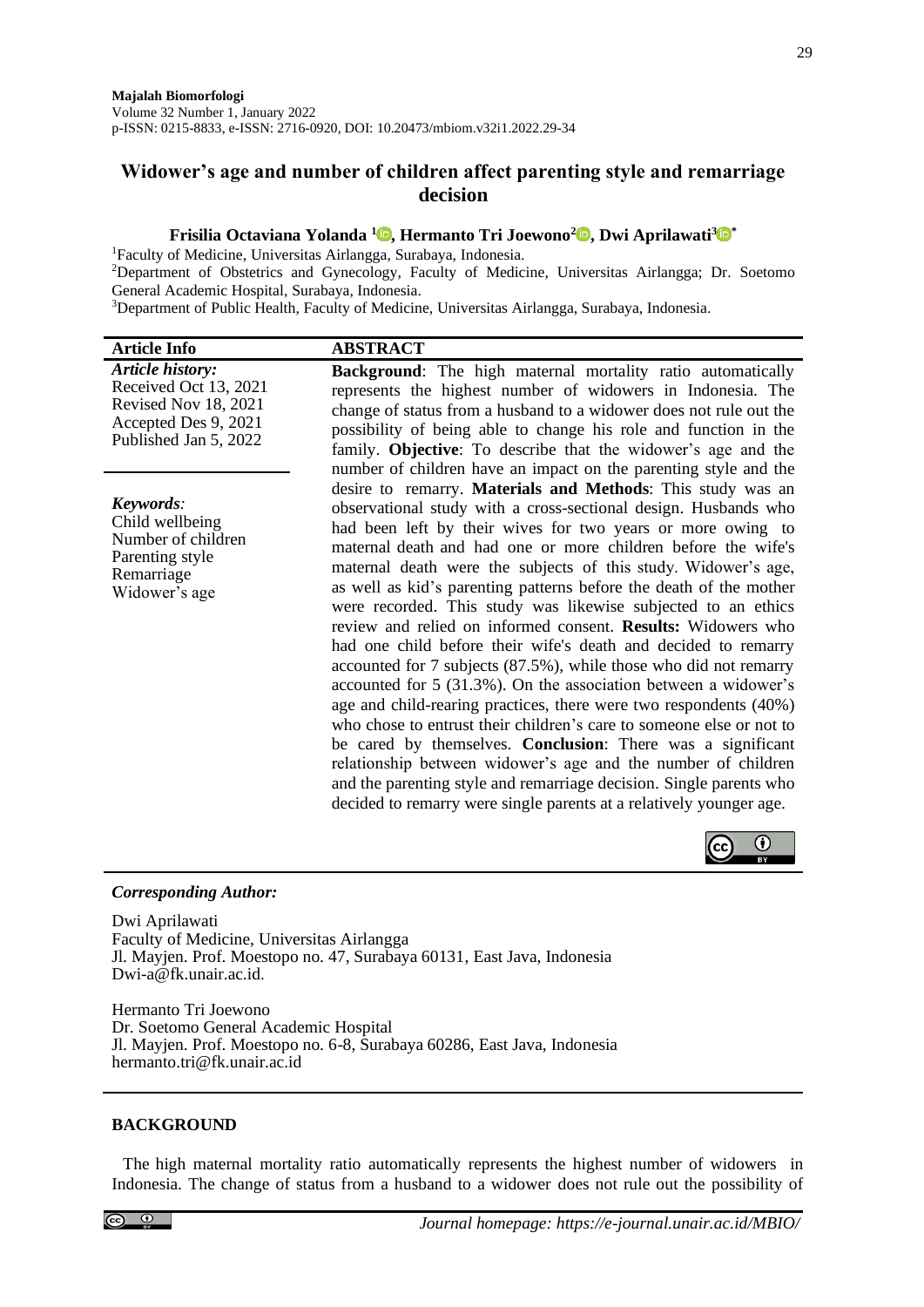being able to change his role and function in the family. A lot of matters affect the change of role in the family. One of them is separation. The separation of one family unit in which the social role structure was broken or finished may happen if one or several family members fail to fulfil their respective obligations [\(Xerxa, et al](#page-5-0)*.*, 2020). This includes maternal death.

To overcome the situation or state of being separated like this, single parents, especially husbands, sometimes make the decision to remarry [\(Anita & Khairulyadi.,](#page-4-0) 2018). Several things determining the desire to remarry are the fulfillment of economic needs, child care assistance, fulfillment of social needs and fulfillment of the need for intimacy and affection [\(Santrock, 2006\)](#page-5-1), whereas factors related to the intention to remarry are influenced by personal resources and family factors [\(Peng,](#page-4-1)  [2016\)](#page-4-1). One of the factors that initiated remarriage was children. In a study conducted by Koo and Parker, showed that having children often limits the possibility of remarriage in men. Men who do not have children or have one child were more interested in remarriage than men who have two children or more [\(Naf'ah, 2014\)](#page-4-2).

Age factors also influenced widowers' desire to remarry. The research conducted by Parker et al*.*, single parents who decided to remarry were single parents at a relatively younger age than those who decided to survive with their loneliness [\(Parker, 1999\)](#page-4-3). Widowers realize that their age is no longer young and tend to think not to remarry. By considering their age, widowers were wiser to realize, understand, and accept themselves becoming older, especially when considering that they have been blessed with children and established economic life [\(Triyani, 2013\)](#page-5-2). Aside from affecting the desire to remarry, the age of widowers was also influenced the parenting of their children [\(Peng,](#page-4-1)  [2016\)](#page-4-1). Because maternal death forces widowers and children to adapt to their new life without a wife or mother. The adaptation problem related to parenting often experienced by husbands was disobedience of the children to the rules of the household and their lack of responsibilities [\(Melinda,](#page-4-4)  [2012\)](#page-4-4). This sometimes triggers widowers to entrust their childcare to other people, such as the widower's mother, mother-in-law, and aunt or other relatives who they consider to understand more about parenting after the death of their wives.

#### **OBJECTIVE**

The goal of this study was to describe the widower's age and the number of children that have an impact on the child's parenting style and remarriage decision.

### **MATERIALS AND METHODS**

This study was a cross-sectional study with a descriptive and observational analytic method. This study was conducted from February to October 2018. The respondents in this study were widowers due to maternal death in Dr. Soetomo General Academic Hospital, Surabaya, Indonesia in 2015. Inclusion criteria for this study were respondents who had a history of losing their spouses by maternal death two years or more, Javanese ethnic, a minimum of high school graduates, nongovernment employees and had a child before maternal death. The total number of respondents who met the inclusion criteria for this study was 24 respondents. Secondary data in this study were obtained from the medical record and IT data of Dr. Soetomo General Academic Hospital, Surabaya, Indonesia regarding maternal deaths in 2015. Javanese ethnicity was chosen because this study was conducted in Surabaya, where the majority of the population was Javanese ethnicity. This was a questionnaire-based study, hence it was necessary for respondents who had a good level of education (at least high school). People who work as civil servants have a good level of education and economy, while those who often get problems due to maternal deaths were those who have poor education and economy. This research also discussed parenting patterns, thus having children before maternal death was included. Data collection was done using interview techniques in each respondent's house with the help of questionnaires.

## **RESULTS**

Data on maternal deaths at Dr. Soetomo General Academic Hospital, Surabaya, Indonesia were as many as 53 cases in 2015. From 53 cases of maternal deaths, we obtained 24 samples that met the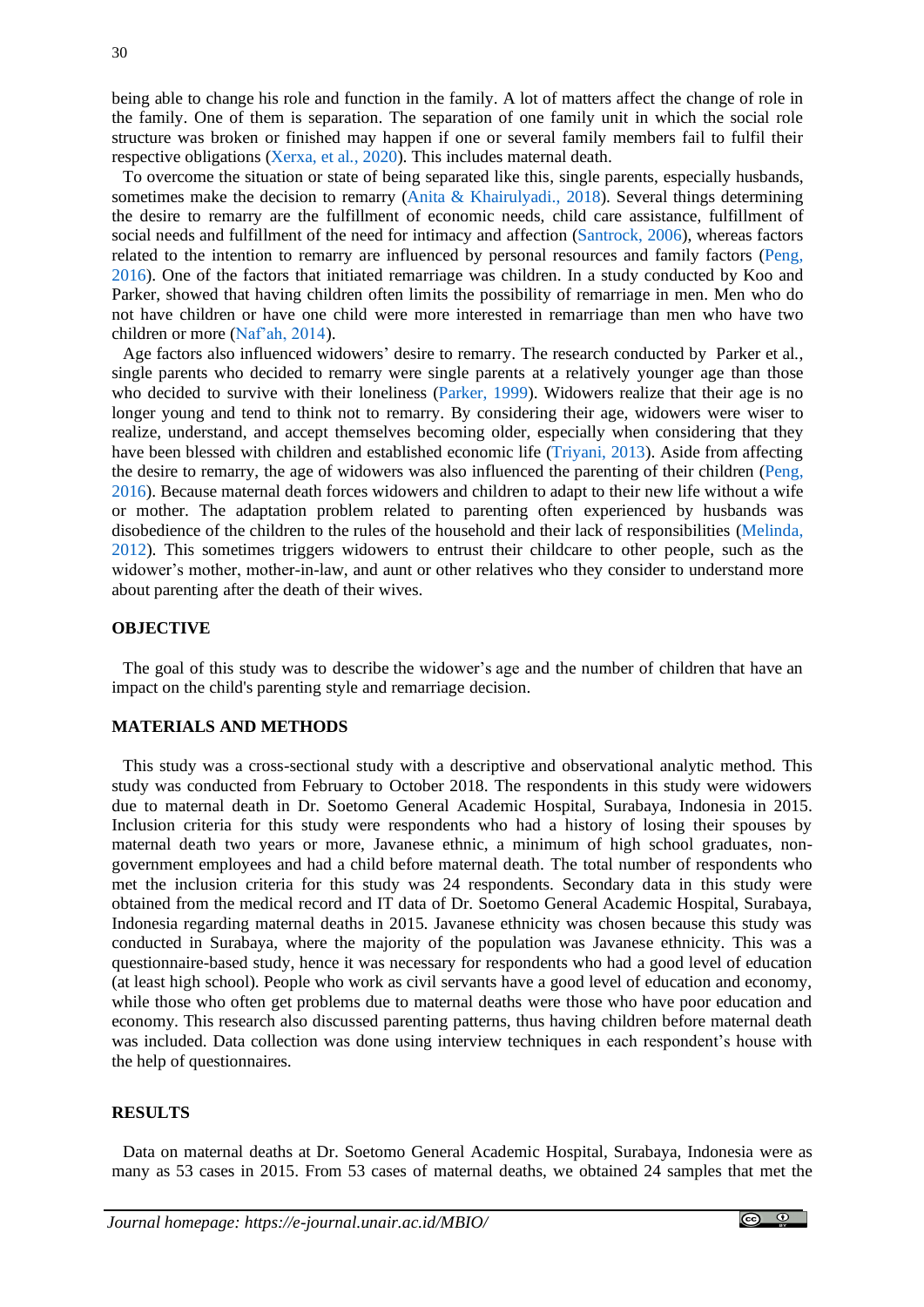inclusion criteria. From 53 samples, 29 samples did not meet the inclusion criteria as 6 samples did not have children after maternal death, 9 samples were not Javanese in ethnic, 3 samples could not be contacted further, 3 samples died, 7 samples refused to become respondents because they did not want to bring up the grief of maternal death, 1 sample did not qualify because he was not a husband at the time of maternal death, 1 sample did not meet the inclusion criteria as he already had a child from a previous marriage.

In this study, based on [Table 1,](#page-2-0) the age of the respondents was divided into  $>30$  years old and  $<30$ years old. From the results of the study, it was found that widowers of <30 years of age were 2 subjects (8.3%) while those with >30 years of age were 22 subjects (91.7%).

<span id="page-2-0"></span>Table 1. Distribution of widower's age 2 years or more after their wife's death in Dr. Soetomo General Academic Hospital, Surabaya, Indonesia.

| Age              | Number $(n)$ | Percentage (%) |
|------------------|--------------|----------------|
| $<$ 30 years old |              | 8.3            |
| $>30$ years old  |              | 91.7           |
| Total            |              | ഥ              |

Based on [Table 2,](#page-2-1) out of 24 respondents, husbands who got remarried were 8 subjects (33.3%) while those who did not remarry were 16 subjects (66.7%). Subjects who did not remarry were dominated by widowers aged >30 years.

<span id="page-2-1"></span>Table 2. Distribution of husband's remarriage decision 2 years or more after their wife's death in Dr. Soetomo General Academic Hospital, Surabaya, Indonesia.

| Current status | Number $(n)$ | Percentage (%) |
|----------------|--------------|----------------|
| Remarried      |              | 33.3           |
| Not remarried  | 16           | 66.7           |
| Total          | 24           | 100 O          |

<span id="page-2-2"></span>The distribution of the number of children before the maternal death of the wife in [Table 3](#page-2-2) showed that subjects with one child were 12 subjects and those who had children >1 were also 12 subjects.

> Table 3. Distribution of the number of children before maternal death in Dr. Soetomo General Academic Hospital, Surabaya, Indonesia.

| Number of children | Number $(n)$ | Percentage (%) |
|--------------------|--------------|----------------|
| 1 child            | 12           | 50.0           |
| 2 children         | Q            | 37.5           |
| 3 children         |              | 12.5           |
| Total              | 24           | 100 O          |

<span id="page-2-3"></span>The parenting style shown in [Table 4](#page-2-3) found that the husbands taking care of their children were as many as 19 subjects (79.2%), and those who let their child be cared for by others were 5 subjects (20.8%).

> Table 4. Distribution of child parenting after maternal death in Dr. Soetomo General Academic Hospital, Surabaya, Indonesia.

| Child parenting            | Number $(n)$ | Percentage (%) |
|----------------------------|--------------|----------------|
| Taken care by oneself      | 19           | 79.2           |
| Taken care by other people | 5            | 20.8           |
| Total                      |              | 100.0          |

From the statistical calculation data with the chi-square method in [Table 5,](#page-3-0) it was found that out of the 2 subjects who were <30 years of age, no subjects took care of their own children, whereas 2 subjects (40.0%) left the parenting to other people. Meanwhile, for widowers with age >30 years, as many as 19 subjects (100%) chose to take care or do their own children's parenting, and 3 subjects (60%) left the parenting to other people. The p-Value obtained was 0.036, meaning that there was a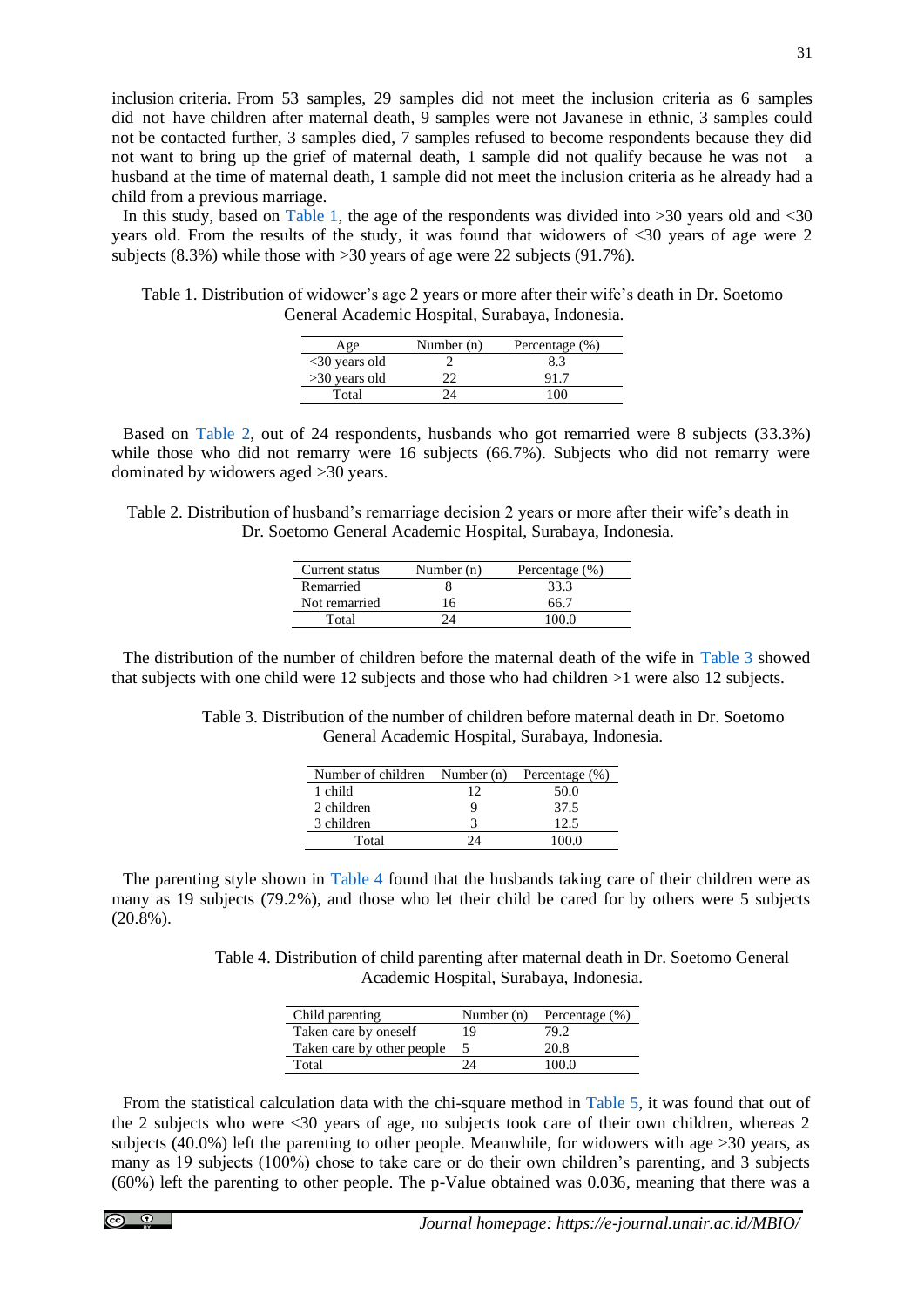<span id="page-3-0"></span>significant relationship between the age of the husband and parenting after maternal death.

| Age             | Taken care by oneself |               | Taken care by other people |               | Total |               | P-value |
|-----------------|-----------------------|---------------|----------------------------|---------------|-------|---------------|---------|
|                 |                       | $\frac{0}{0}$ |                            | $\frac{0}{0}$ |       | $\frac{0}{0}$ |         |
| $<30$ years old |                       | $0.0\%$       |                            | 40.0%         |       | 8.3%          | 0.036   |
| $>30$ years old | 19                    | 100%          |                            | 60.00%        |       | 91.7%         |         |
| Total           | 1 Q                   | 100%          |                            | 100%          |       | 100%          |         |

Table 5. Chi-square statistical analysis of the relationship between widower's age and child parenting.

As for the results of the relationship between the number of children and remarriage decisions according to [Table 5,](#page-3-0) it was found that there was a significant relationship between the number of children with remarriage decisions which were statistically calculated using chi-square method. The result was that subjects with one child who remarried were as many as 7 subjects (87.5%) and those who did not remarry were 5 subjects (31.3%). While subjects with  $>1$  child who remarried were only 1 subject (12.5%) and those who did not remarry were as many as 11 subjects (68.8%). A p-value of 0.027 was obtained.

Table 6. Chi-square statistical analysis of the relationship between the number of children and remarriage decisions

|                    | Remarried |               | Not remarried |        | Total |        |          |
|--------------------|-----------|---------------|---------------|--------|-------|--------|----------|
| Number of children |           | $\frac{0}{0}$ |               | $\%$   |       | $\%$   | p- value |
| 1 child            |           | 87.5          |               | 31.3%  |       | 50%    |          |
| $>1$ child         |           | 12.5          |               | 68.8%  |       | 50%    | 0.027    |
| Total              |           | 100.0%        | 16            | 100.0% | 24    | 100.0% |          |
|                    |           |               |               |        |       |        |          |

From the data, it can be concluded that the number of children influences the remarriage decision and the widower's age also affects parenting.

#### **DISCUSSION**

In this study, the number of children and the husband's decision to remarry resulted in 12 husbands with one child which were divided into 7 samples who chose to remarry and the other 5 samples who chose not to remarry after 2 years of their wives' maternal death. Widowers who had more than 1 child who decided to remarry were as many as 1 sample, while those who chose not to remarry were as many as 11 samples. It could be concluded that the number of children with the decision to remarry had a significant relationship. From the result of interviews and questionnaire data processing, most of the husbands chose not to remarry because they wanted to focus on taking care of their children, and maintaining their children's feelings, especially husbands who already had more than 1 child. In addition, the husbands also explained their fear that if they were to remarry, their children might not get sincere affection as given by their biological mother or biological family. This opinion was in line to the research conducted by [Ganong, et al](#page-4-5)*.*, (1984) which said that second marriages or remarriage of parents have a detrimental effect on children. This was driven by the assumption that stepfamily was a depiction of evil and rude, thus giving impact on the children themselves on their mental, emotional, and other interpersonal problems. The above statement was also supported by research from the American Academy of Pediatrics which mentioned the impact of family structures on children's health and well-being, showing that children who live with their biological parents have good physical, emotional, and well-being [\(American Academy of Pediatrics,](#page-4-6)  [2017\)](#page-4-6).

Some husbands also still felt loss and remembered their wives, thus deciding not to remarry. The statement was supported by the research conducted by [Stahl \(2004\)](#page-5-3) who said that divorce would give a sense of sadness when remembering togetherness in the good times of the past. Various feelings experienced after separation include fear, concern for children, sadness, loneliness, anger, and jealousy.

Research conducted by [Rizki, et al](#page-5-4)*.*, (2013) also said that since the absence of a wife figure in the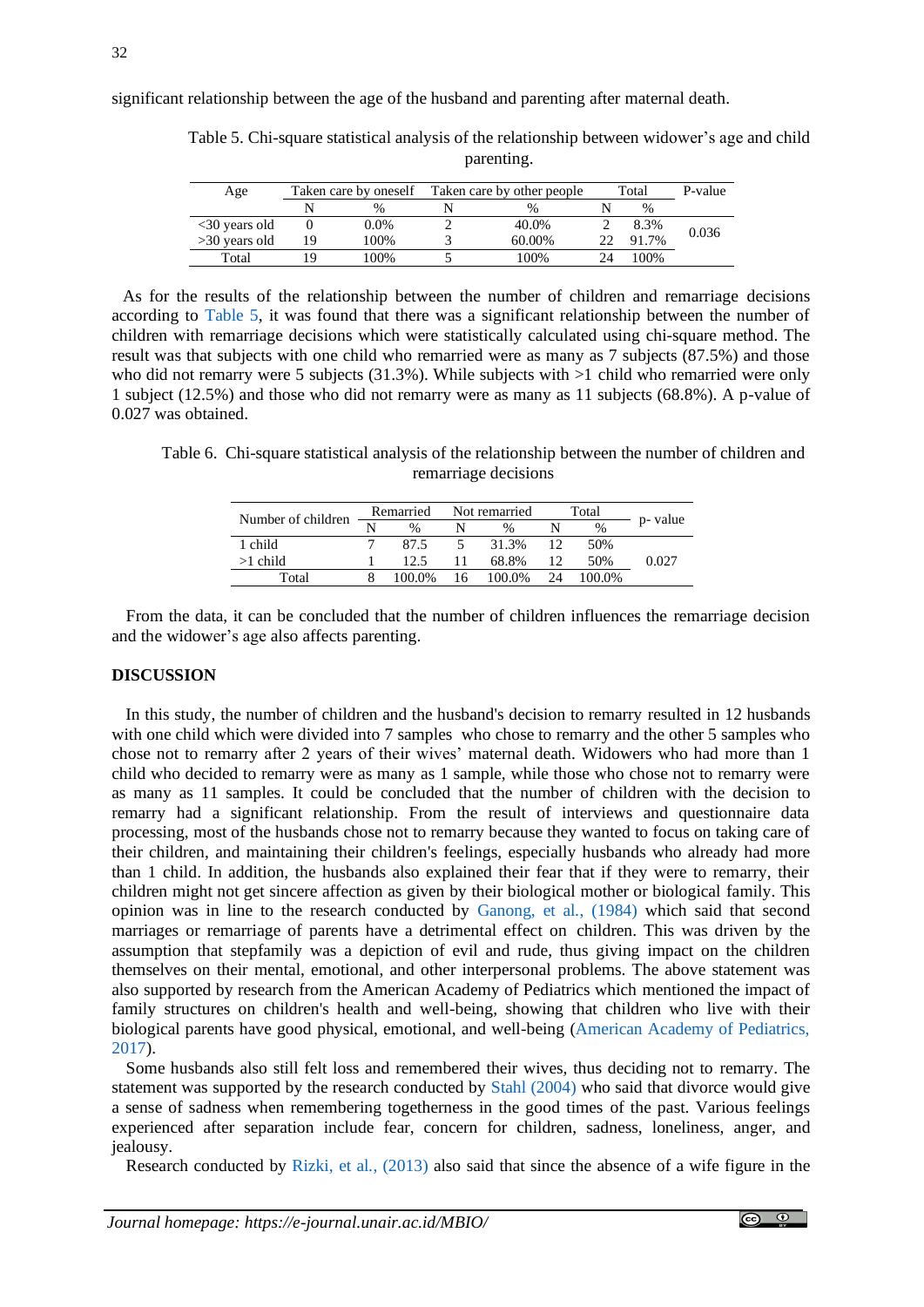33

family, husbands tend to focus more on giving their attention to children. In the absence of a mother figure in the family, children will indirectly tell and complain to their father. As a single parent, the father must always make time for his child because the formation of the first socialization function was within the family environment. However, still a father cannot fully carry out the role as the substitute of a mother. In a study conducted by [Grant \(2017\),](#page-4-7) it was said that the personality and traits of mothers have a significant impact on the mental health of their children. Also, in a study conducted by [\(Pearson, et al](#page-4-8)*.*, 2018), it was found that fathers did not have a significant impact on the mental health of children at 18 years of age. From the research we can conclude the importance of a mother in child development whose role cannot be replaced by a father.

In addition to the number of children, the age of the husband also influences child parenting which was done by mother and father. Due to maternal death, the father was forced to take over the role of a mother for his child. Being a single parent is not easy. Many adaptation problems came from both father and child. The study conducted by [Agustina \(2017\)](#page-4-9) supports the above statement that adaptations are necessary especially from a father who will guide and educate his child. However, the parenting of a child is also influenced by the age of the husband. The older the widower's ages, the more he will understand the parenting of a child, thus it is not too difficult to adjust the parenting style after maternal death. Therefore, in this study most of the husbands with more than 30 years of age chose to take care of their children instead of entrusting them to others. However, no husbands less than 30 years old took care of their children on their own, meaning that all of the children were fostered by someone else. The results of this study were also in line to the research conducted by [Agoes \(2003\)](#page-4-10) that individuals feel concerned in facing various possible difficult problems including raising and educating children. To reduce the worries of young-aged husbands, they will usually entrust their children to others who more capable in terms of educating and raising their children.

## **CONCLUSION**

Widower's age and the number of children have a significant relationship with the parenting style and remarriage decision.

## **REFERENCES**

<span id="page-4-10"></span>[Agoes., 2003. Psikologi perkembangan dewasa muda. Jakarta: PT. Gramedia.](http://lib.stikes-mw.id/wp-content/uploads/2020/06/PSIKOLOGI-PERKEMBANGAN.pdf)

- <span id="page-4-9"></span>[Agustina, M. W., 2017. Usia, pendapatan dan tingkat keterlibatan ayah pada pengasuhan anak. Jurnal](http://ejournal.iain-tulungagung.ac.id/index.php/martabat/article/view/907)  [Perempuan dan Anak. doi: 10.21274/martabat.2017.1.1.135-152.](http://ejournal.iain-tulungagung.ac.id/index.php/martabat/article/view/907)
- <span id="page-4-6"></span>[American Academy of Pediatrics., 2017. What your child is experiencing when you remarry.](https://www.healthychildren.org/English/family-life/family-dynamics/types-of-families/Pages/What-Your-Child-is-Experiencing-When-You-Remarry.aspx)  [American Academy of Pediatrics.](https://www.healthychildren.org/English/family-life/family-dynamics/types-of-families/Pages/What-Your-Child-is-Experiencing-When-You-Remarry.aspx)
- <span id="page-4-5"></span>[Ganong, L. H., Coleman, M., Relations, SF., Jul, S., 1984. The Effects of Remarriage on Children : A](../Ganong,%20L.%20H.,%20Coleman,%20M.,%20Relations,%20SF.,%20Jul,%20S.,%20%201984.%20The%20Effects%20of%20Remarriage%20on%20Children :%20A%20Review%20of%20the%20Empirical%20Literature%20Published%20by :%20National%20Council%20on%20Family%20Relations%20Stable%20URL :%20https:/www.jstor.org/stable/584710%20Linked%20references%20are%20available%20on%20JSTOR%20for%20this%20article :%20You%20may%20need%20to%20l’,%2033(3),%20pp.%20389–406.%20doi:%2010.2307/584710)  [Review of the Empirical Literature Published by : National Council on Family Relations Stable](../Ganong,%20L.%20H.,%20Coleman,%20M.,%20Relations,%20SF.,%20Jul,%20S.,%20%201984.%20The%20Effects%20of%20Remarriage%20on%20Children :%20A%20Review%20of%20the%20Empirical%20Literature%20Published%20by :%20National%20Council%20on%20Family%20Relations%20Stable%20URL :%20https:/www.jstor.org/stable/584710%20Linked%20references%20are%20available%20on%20JSTOR%20for%20this%20article :%20You%20may%20need%20to%20l’,%2033(3),%20pp.%20389–406.%20doi:%2010.2307/584710)  URL : https://www.jstor.org/stable/584710 Linked references are available on JSTOR for this [article : You may need to l', 33\(3\), pp. 389–406.](../Ganong,%20L.%20H.,%20Coleman,%20M.,%20Relations,%20SF.,%20Jul,%20S.,%20%201984.%20The%20Effects%20of%20Remarriage%20on%20Children :%20A%20Review%20of%20the%20Empirical%20Literature%20Published%20by :%20National%20Council%20on%20Family%20Relations%20Stable%20URL :%20https:/www.jstor.org/stable/584710%20Linked%20references%20are%20available%20on%20JSTOR%20for%20this%20article :%20You%20may%20need%20to%20l’,%2033(3),%20pp.%20389–406.%20doi:%2010.2307/584710) doi: 10.2307/584710.
- <span id="page-4-7"></span>[Grant, B., 2017. How maternal personality problems affect children. Psychology Today, June.](../Grant,%20B.,%202017.%20How%20maternal%20personality%20problems%20affect%20children.%20Psychology%20Today,%20June.%20Available%20at:%20https:/www.psychologytoday.com/us/blog/experimentations/201706/how-maternal-personality-problems-affect-children.)  [Available at: https://www.psychologytoday.com/us/blog/experimentations/201706/how-maternal](../Grant,%20B.,%202017.%20How%20maternal%20personality%20problems%20affect%20children.%20Psychology%20Today,%20June.%20Available%20at:%20https:/www.psychologytoday.com/us/blog/experimentations/201706/how-maternal-personality-problems-affect-children.)[personality-problems-affect-children.](../Grant,%20B.,%202017.%20How%20maternal%20personality%20problems%20affect%20children.%20Psychology%20Today,%20June.%20Available%20at:%20https:/www.psychologytoday.com/us/blog/experimentations/201706/how-maternal-personality-problems-affect-children.)
- <span id="page-4-4"></span>[Melinda., 2012. Faktor yang berpengaruh terhadap kejadian presbikusis di rumah sakit Dr Kariadi](http://orli.or.id/index.php/orli/article/view/39/0)  [Semarang. ORLI, 42\(1\): 45–49.doi: 10.32637/orli.v42il.39.](http://orli.or.id/index.php/orli/article/view/39/0)
- <span id="page-4-0"></span>[Anita, S., Khairulyadi., 2018. Makna re-married bagi pasangan duda dan janda di Gampong Aneuk](http://jim.unsyiah.ac.id/FISIP/article/view/7054)  [Laot dan Kuta Timu Kecamatan Sukakarya Sabang. Jurnal Ilmiah Mahasiswa FISIP Unsyiah,](http://jim.unsyiah.ac.id/FISIP/article/view/7054)  [3\(November\): 5–6.](http://jim.unsyiah.ac.id/FISIP/article/view/7054)
- <span id="page-4-2"></span>[Naf'ah, A. N., 2014. Intensi menikah kembali pada single](../Naf’ah,%20A.%20N.,%202014.%20Intensi%20menikah%20kembali%20pada%20single%20mother.%20Cognicia,%202(1).%20Available%20at:%20https:/ejournal.umm.ac.id/index.php/cognicia/article/view/1819.) mother. Cognicia, 2(1). Available at: [https://ejournal.umm.ac.id/index.php/cognicia/article/view/1819.](../Naf’ah,%20A.%20N.,%202014.%20Intensi%20menikah%20kembali%20pada%20single%20mother.%20Cognicia,%202(1).%20Available%20at:%20https:/ejournal.umm.ac.id/index.php/cognicia/article/view/1819.)
- <span id="page-4-3"></span>[Parker, R., 1999. Repartnering following relationship breakdown. Family Matters, 53: 39–43.](https://citeseerx.ist.psu.edu/viewdoc/download?doi=10.1.1.587.6313&rep=rep1&type=pdf)
- <span id="page-4-8"></span>[Pearson, R. M., Campbell, A., Howard, LM., Bornstein, MH., O'Mahen, H., Mars, B., Moran, P.,](https://pubmed.ncbi.nlm.nih.gov/28583221/)  [2018. Impact of dysfunctional maternal personality traits on risk of offspring depression, anxiety](https://pubmed.ncbi.nlm.nih.gov/28583221/)  [and self-harm at age 18 years: A population-based longitudinal study. Psychological Medicine,](https://pubmed.ncbi.nlm.nih.gov/28583221/)  [48\(1\): 50–60. doi: 10.1017/S0033291717001246.](https://pubmed.ncbi.nlm.nih.gov/28583221/)

<span id="page-4-1"></span>[Peng, D., 2016. Personal resources, family factors, and remarriage: an analysis based on CFPS2010](https://journalofchinesesociology.springeropen.com/articles/10.1186/s40711-015-0023-9)